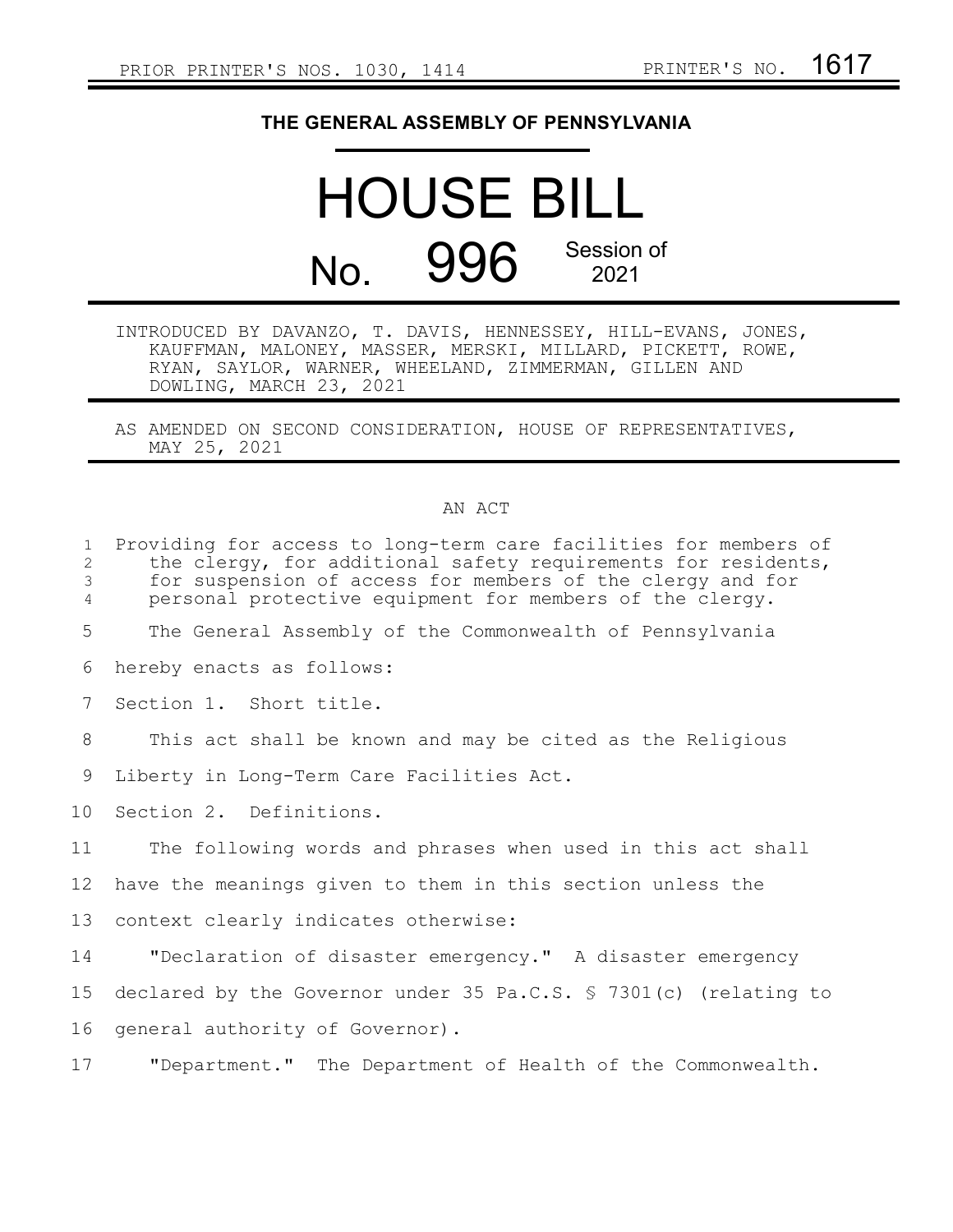"Lock-down phase." A period of time a long-term care facility restricts visitation from the general public to residents of the facility. 1 2 3

"Long-term care facility." A facility licensed by the department or the Department of Human Services, including, but not limited to, a long-term care nursing facility, a skilled nursing facility, an assisted living facility $_{\tau}$  OR a personal care home. or an independent long term care facility. "Member of the clergy." A clergyman, priest, rabbi, minister, Christian Science practitioner, religious healer or spiritual leader of any regularly established church or other religious organization. 4 5 6 7 8 9 10 11 12

**<--**

**<--**

"Resident." An adult with established residency in a longterm care facility. 13 14

Section 3. Access to long-term care facilities for members of the clergy. 15 16

The department, in consultation with the Department of Human Services, shall establish protocols to allow a resident or an individual with decision-making authority for the resident to request visitation by a member of the clergy during a declaration of disaster emergency. A member of the clergy shall meet the necessary qualifications to enter the long-term care facility to provide in-person physical or emotional support to a resident of a long-term care facility on a voluntary basis and in accordance with the protocols established under this section. The department may update the protocols established under this section at any time during the disaster emergency. The department may not update the protocols established under this section to expand the duration of the lock-down phase under paragraph (2) for a time period exceeding 45 days. The protocols 17 18 19 20 21 22 23 24 25 26 27 28 29 30

20210HB0996PN1617 - 2 -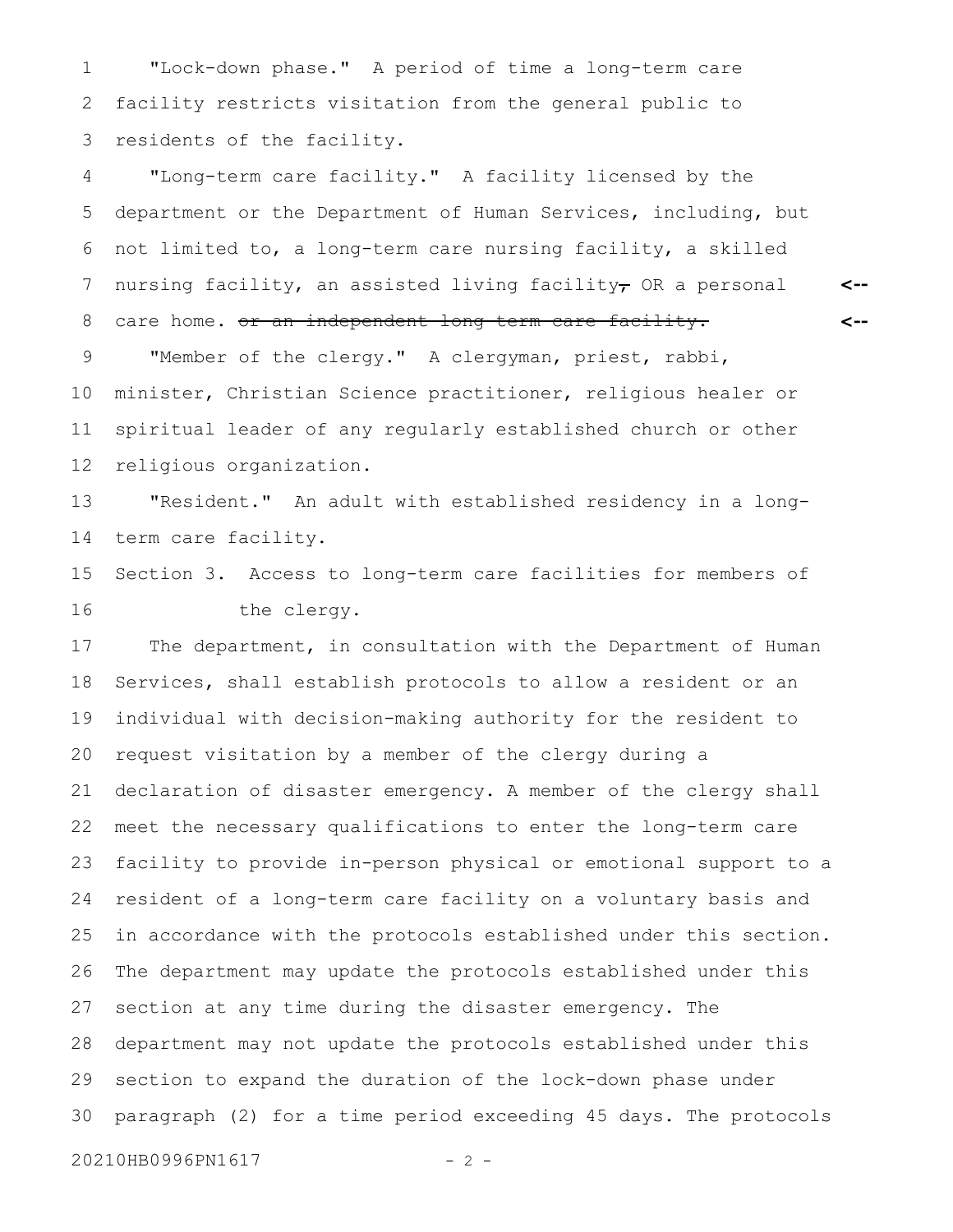shall include all of the following: 1

(1) Safety measures for members of the clergy, including, but not limited to, restrictions on travel, enhanced testing for communicable diseases and the necessary safety equipment required to protect the health and safety of the residents and staff of the long-term care facility. 2 3 4 5 6

(2) A duration, set by the department, in consultation with the Department of Human Services not to exceed 45 days, when a long-term care facility may enter a lock-down phase during which the long-term care facility may exclude members of the clergy for the purpose of establishing safety measures for residents and members of the clergy. 7 8 9 10 11 12

Section 4. Additional safety requirements for residents. 13

A long-term care facility may establish additional safety requirements to protect the residents, including limitations on the duration of the visits, the number of visitors per week per resident, the location of visits and the spacing of visitors. The requirements under this subsection shall meet all of the following criteria: 14 15 16 17 18 19

(1) The requirements are directly linked to a declaration of disaster emergency. 20 21

(2) The requirements are not so burdensome and onerous as to substantially prevent a member of the clergy from being able to visit a resident in person. 22 23 24

Section 5. Suspension of access for members of the clergy. A long-term care facility may suspend access to a member of the clergy who violates the protocols established under section 3, and the long-term care facility shall allow the resident, or an individual with decision-making authority for the resident, to immediately request another member of the clergy. 25 26 27 28 29 30

20210HB0996PN1617 - 3 -